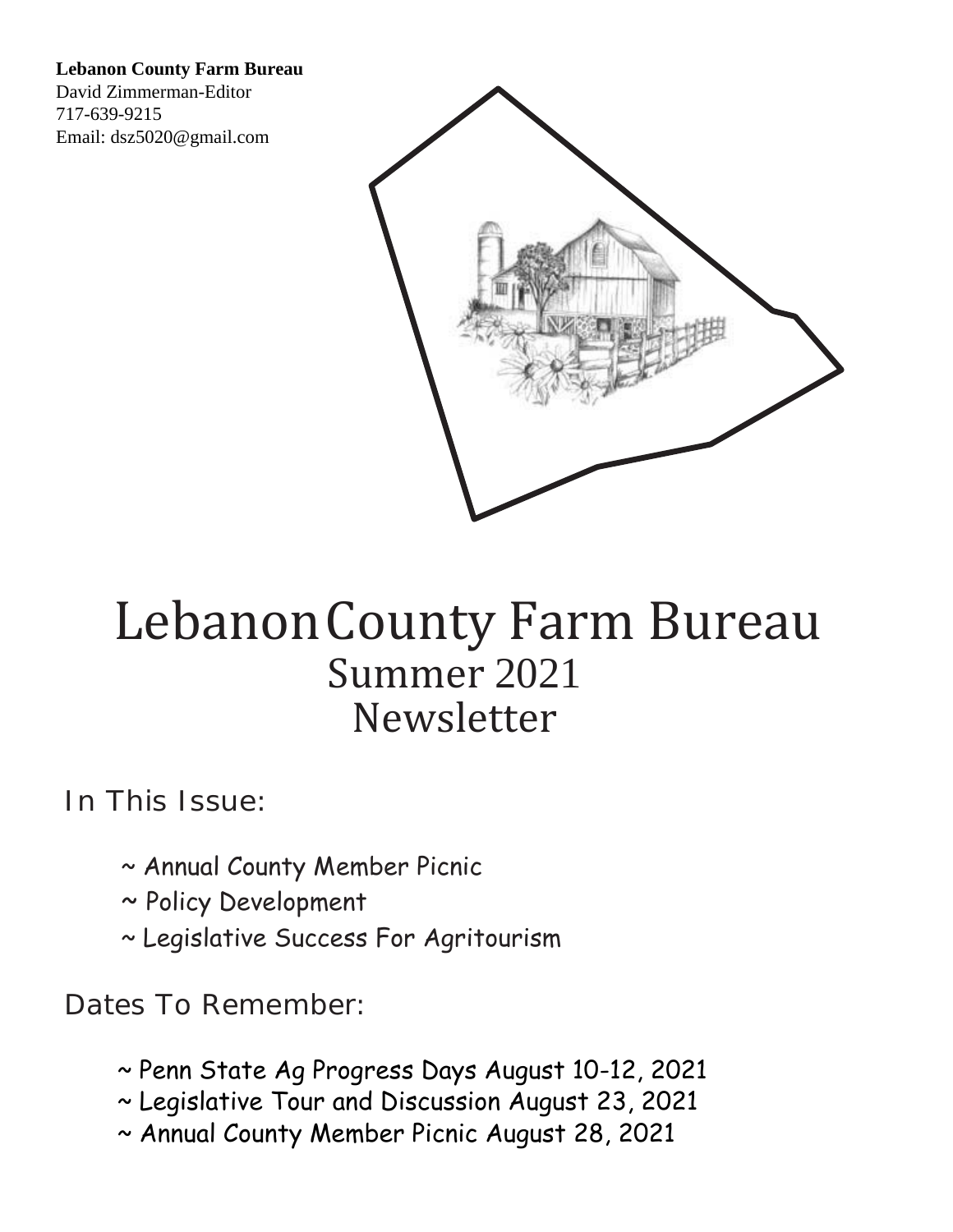# Lebanon County Farm Bureau Board:

President: Curtis Martin ROD (Region 2) 320 Chestnut Hill Rd Justin Clapper Palmyra, PA 17078 Cell: 570-971-2289 717-838-4501 Fax: 717-346-3312 [clmartin59@gmail.com](mailto:clmartin59@gmail.com) jdclapperl@pfb.com

Vice-President: Tim Crouse 259 Greble Rd Myerstown, PA 17067 717-454-9956 [timcrouse46@yahoo.com](mailto:timcrouse46@yahoo.com)

Secretary/ Treasurer: Tracy Heagy 769 Ono Rd Annville, PA 17003 717-865-0703 [dtheagy6@gmail.com](mailto:dtheagy6@gmail.com)

Membership Chairman : Robert Smith 605 Plaza Drive Annville, PA 17003 717-838-2488

#### **Directors:**

Bill Bennetch - 717-949-2448 Cliff Berger- 717-933-5352 Dale Heagy- 717-865-0703 Nelson Heagy- 717-867-4611 Dale Himmelberger- 717-867-2725 Chloe Powell- 717-673-5935 Clyde Meyer- 717-821-7100 Steve Wenger- 717-949-3215 Jeffrey Werner- 717-865-5727 David Zimmerman- 717-639-9215

#### **PFB Preferred Nationwide Agents**

Kathy Barry Agency, LLC 2398 SR 72 Jonestown, PA 17038 717-865-7260

Co-Op Agency Inc. 729 E Lincoln Ave Myerstown, PA 17067-2220 717-866-9747

Kelly Glass 807 Bowman Street Promenade at Lebanon East Lebanon, PA 17046 717-272-2242

Strickler Insurance Agency 161 N 8th Street Lebanon, PA 17042 717-273-2641

Hoaster Gebhard & Co. 719 Quentin Rd Lebanon, PA 17042-6953 717-274-3360

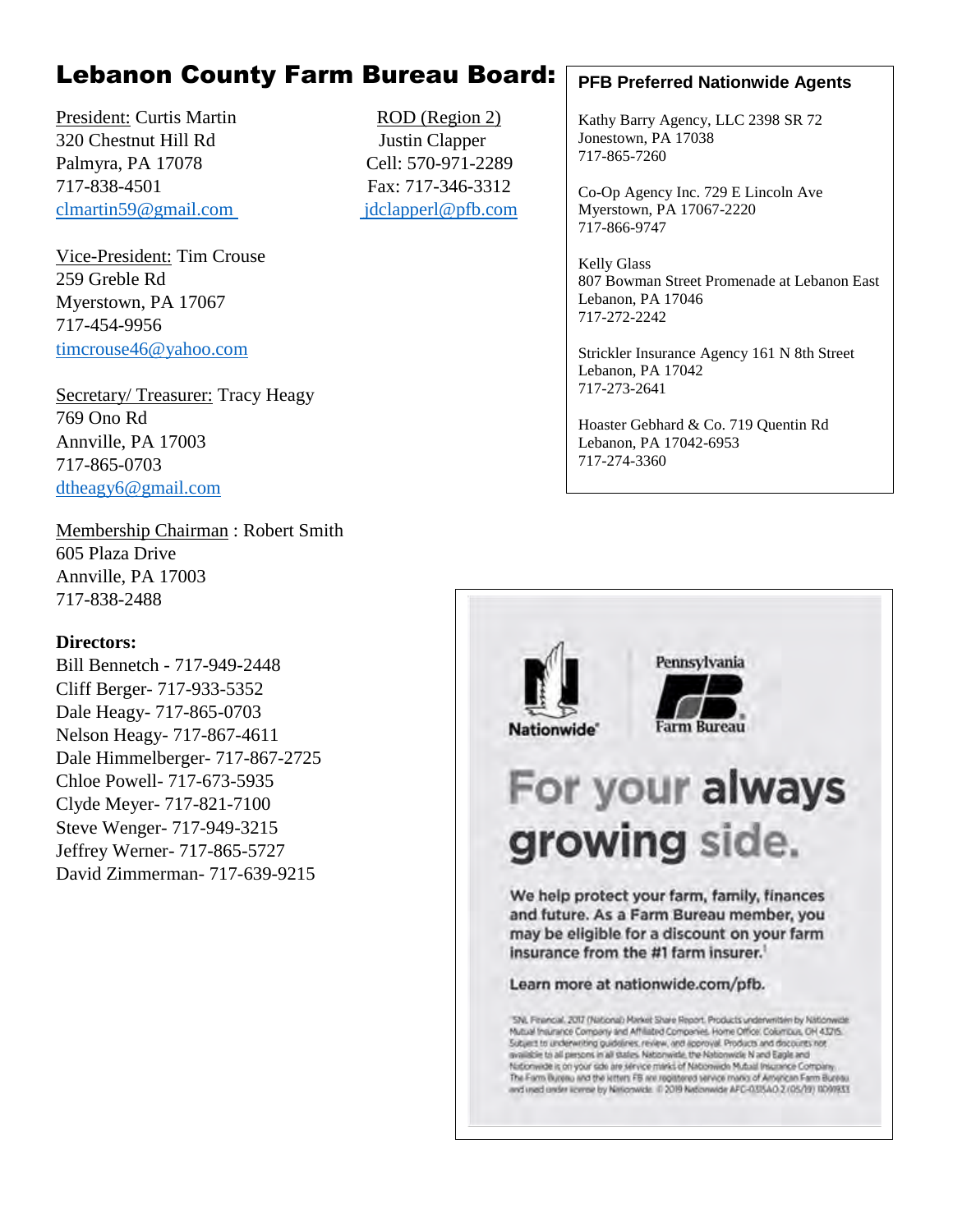#### Summer Legislative Tour Planned

Every year, as our elected officials recess for the summer, we like to take advantage of the opportunity and host a legislative tour to interact and discuss agricultural issues.

#### **When: Monday, August 23, 2021 @ 10:00 A.M Where: SNAVELY'S MILL, INC. (formerly Curry) 338 N. Railroad St. Palmyra, PA 17038**

All Lebanon County Farm Bureau members with questions or concerns are invited to participate in the tour and discussion. Members will meet in the Mill's parking lot at 10 a.m. and listen to a presentation on the business prior to entering the facility (the noise level inside the mill is high). Parking will be at the nearby former Railroad Station. The mill tour will last until approximately 11 a.m. Upon conclusion of the tour, the group will walk to the adjoining former Railroad Station for discussion of current issues. At noon there will be a light lunch provided by the Lebanon County Farm Bureau.

Reservations are appreciated. Contact Jeff Werner at werneracres@gmail.com or by calling 717-865-5727.

### Let Your Voice Be Heard During Policy Development

One of the many things that make Farm Bureau a great organization is that it is completely driven by the grassroots. Everything the Farm Bureau organization supports and opposes is determined by the farmer members. This is all done through a process known as policy development. It all starts with an issue. That issue is addressed with a policy and if passed at the Pennsylvania Farm Bureau annual meeting, this policy becomes an official stance of the Pennsylvania Farm Bureau. The organization's members and directors of government affairs can then discuss these policies with our elected officials and encourage them to create solutions for these problems. Are you running into issues on your farm that are a detriment to your ability to successfully and effectively farm? We want to know about it! Contact Board Vice President and Policy Development Chair Tim Crouse at 717-454-9956. Let's create solutions to the problems we are facing and make agriculture a stronger industry for ourselves and future generations. Policy ideas must be submitted by August 28<sup>th</sup> to be considered at the Lebanon County Farm Bureau Annual Meeting.

## LEBANON COUNTY FARM BUREAU PICNIC DATE: Saturday August 28, 2021 TIME: 11:00am LOCATION: Cowrageous Picnic Grove ADDRESS: 535 Rexmont Rd, Lebanon PA 17042 RSVP: By August 14th to Tracy Heagy at 717-865-0703 or Email: dtheagy6@gmail.com

.

There will be a free catered lunch for members and their families courtesy of local agribusinesses. Picnic tables will be available for seating under an outside pavilion, but members are encouraged to bring lawn chairs as well. There are bathroom facilities with hand washing availability at the pavilion. There will be a brief member meeting and activities will be provided for children.

During the brief member meeting, we will be voting on new terms for 6 board members. If any voting member is interested in being nominated for a 2-year term or has questions about what the position entails, they are encouraged to contact board President, Curtis Martin, @ 717.507.0589. In addition to being a board member, there are many opportunities to get involved on committees. These include committees to visit legislators, plan events, educate consumers, and much more. See any board member for more on how you can make your organization yours!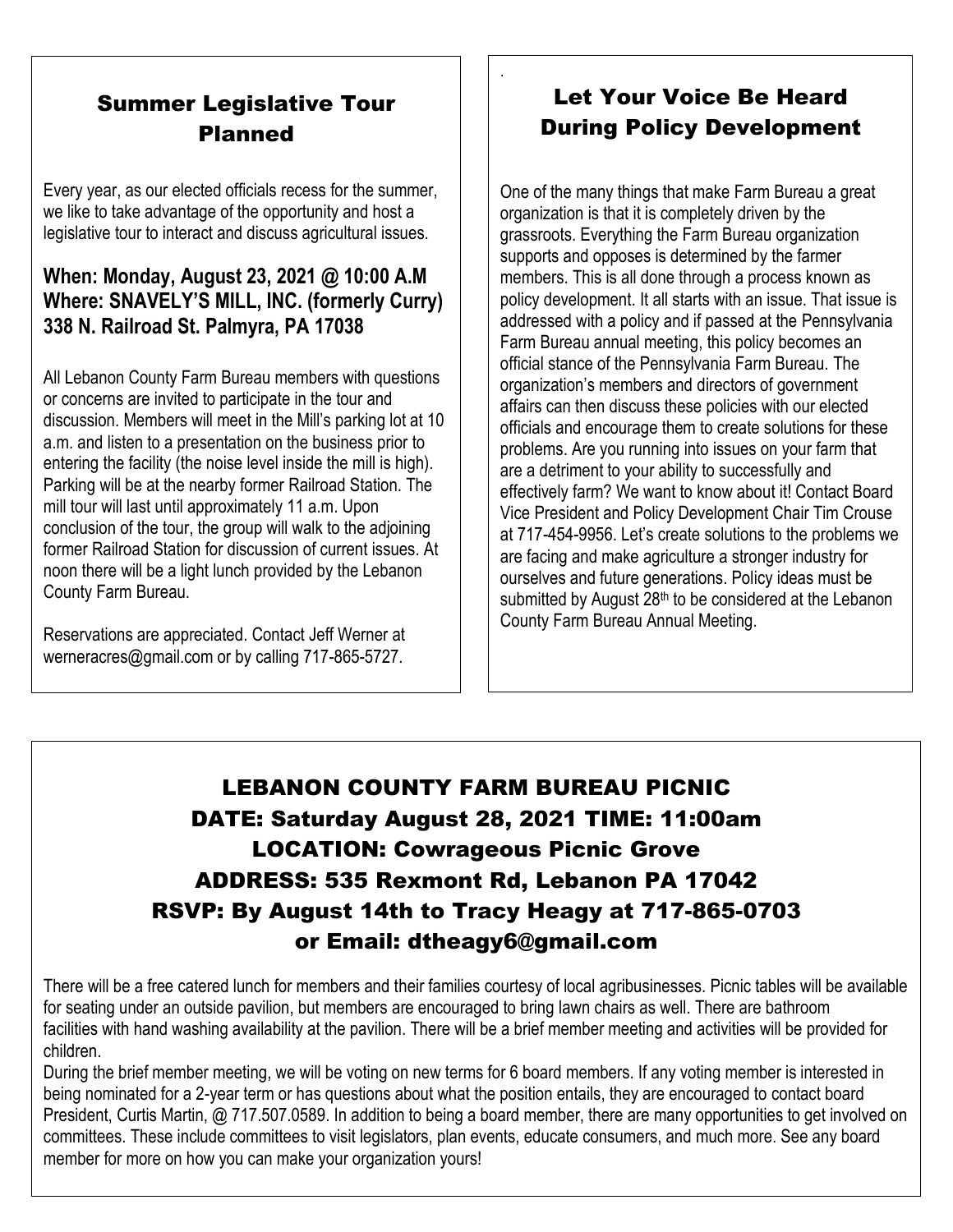### Agritourism Civil Liability Reform Signed Into Law

Pennsylvania farm families will have more opportunity to diversify their businesses and connect with their communities around food and agriculture thanks to a new law that addresses a significant legal barrier to offering agritourism activities. Gov. Tom Wolf recently signed legislation to enact commonsense legal protections for agritourism—one of Pennsylvania Farm Bureau's top legislative priorities for close to a decade—following its passage by the General Assembly. PFB worked closely with state Rep. Barb Gleim to introduce the legislation, House Bill 101.

The law's adoption is a major victory for Pennsylvania agriculture and PFB's grassroots advocacy. Farmers have sought for years secure civil liability limits for agritourism to help family farms remain viable through a changing farm economy and connect with their communities around family fun and local food. PFB led the effort to put momentum behind the measure, making it a priority of the organization's grassroots advocacy campaign and holding a news conference last fall to build support.

"This commonsense legal reform will help Pennsylvania's family farms preserve their futures so they can continue to grow their rural communities and enhance our state's agricultural heritage," PFB President Rick Ebert said. "Farmers prioritize safety; but farms are natural environments and it's impossible to eliminate every hazard. This reform will enable Pennsylvania farm families to safety invite the public to experience agriculture without having to risk their farms' futures or pay cost-prohibitive insurance premiums."

The law offers commonsense legal protection to farms that invite the public onto their property for agritourism activities, such as corn mazes, pick-your-own produce, hayrides, and similar attractions. Specifically, farms that offer agritourism activities will now have reasonable protection from lawsuits that arise from circumstances beyond their control and in which no party is at fault as long as they warn visitors of the inherent risks of being on a farm, such as uneven ground, weather, and unpredictable animals.

At the same time, farmers will still need to take reasonable steps to ensure guest safety. The law does not give farms a free pass from ensuring guest safety and farms can still be held accountable if they fail to fix or warn patrons of obvious and dangerous safety risks. The measure is modeled off similar laws already on the books in at least 20 other states, including New York and Ohio.

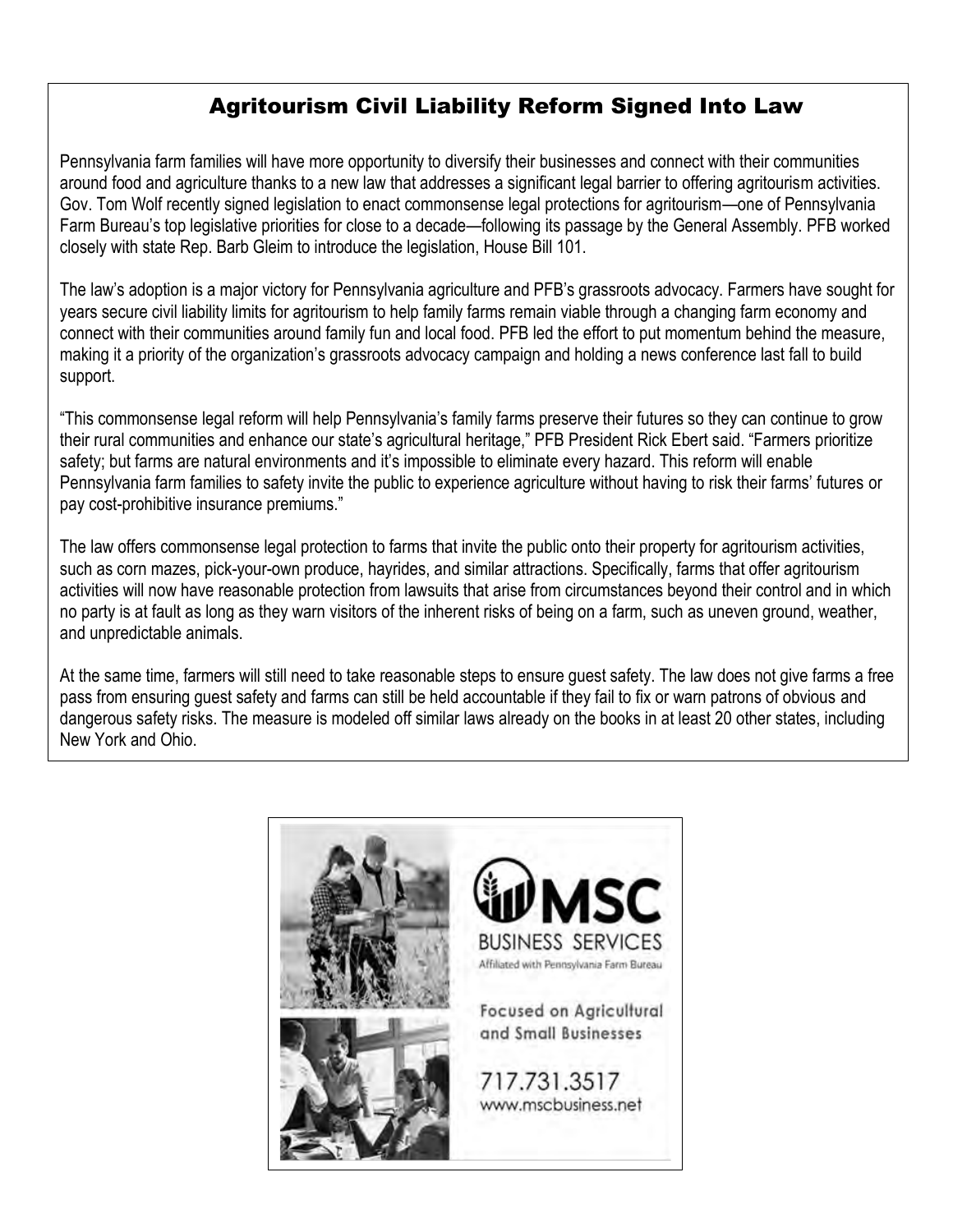### Pa. House Passes Bill to Allow Heavier Loads of Spring Planting **Materials**

The state House of Representatives has passed legislation supported by Pennsylvania Farm Bureau that would allow for transportation of heavier loads of spring planting materials.

Representatives voted 122-79 in favor of House Bill 1232, sponsored by Rep. Jason Silvis of Westmoreland County. The measure now heads to the state Senate for consideration.

The bill would create a seasonal overweight permit for the movement of up to 95,000 pounds of lime, fertilizer and/or seed between March and June. PFB believes this would help farmers get ready for spring planting with fewer truck trips.

## Solar Bonding Legislation Gets Committee Approval

Legislation supported by Pennsylvania Farm Bureau that would ensure agricultural land can be properly restored after hosting solar energy installations has cleared its first hurdle in the General Assembly. Senate Bill 284, sponsored by Sen. Gene Yaw of Lycoming County, was OK'd by the Senate Environmental Resources and Energy Committee with a 7-4 vote. The bill now goes to the fullSenate for consideration.

In addition to establishing requirements for how farmland should be restored after solar installations are decommissioned, the legislation would require that solar developers be bonded to protect landowners in the event that the solar company goes out of business. Bonding would ensure that landowners do not become financially responsible for removal and disposal of out-of-service solar equipment on their property in such cases.

#### PFB'S Member Service Corp. Account Supervisors Ready To Work For You!



**Jason Seibert Lee Wenger**



 **717-908-6972 717-908-7448**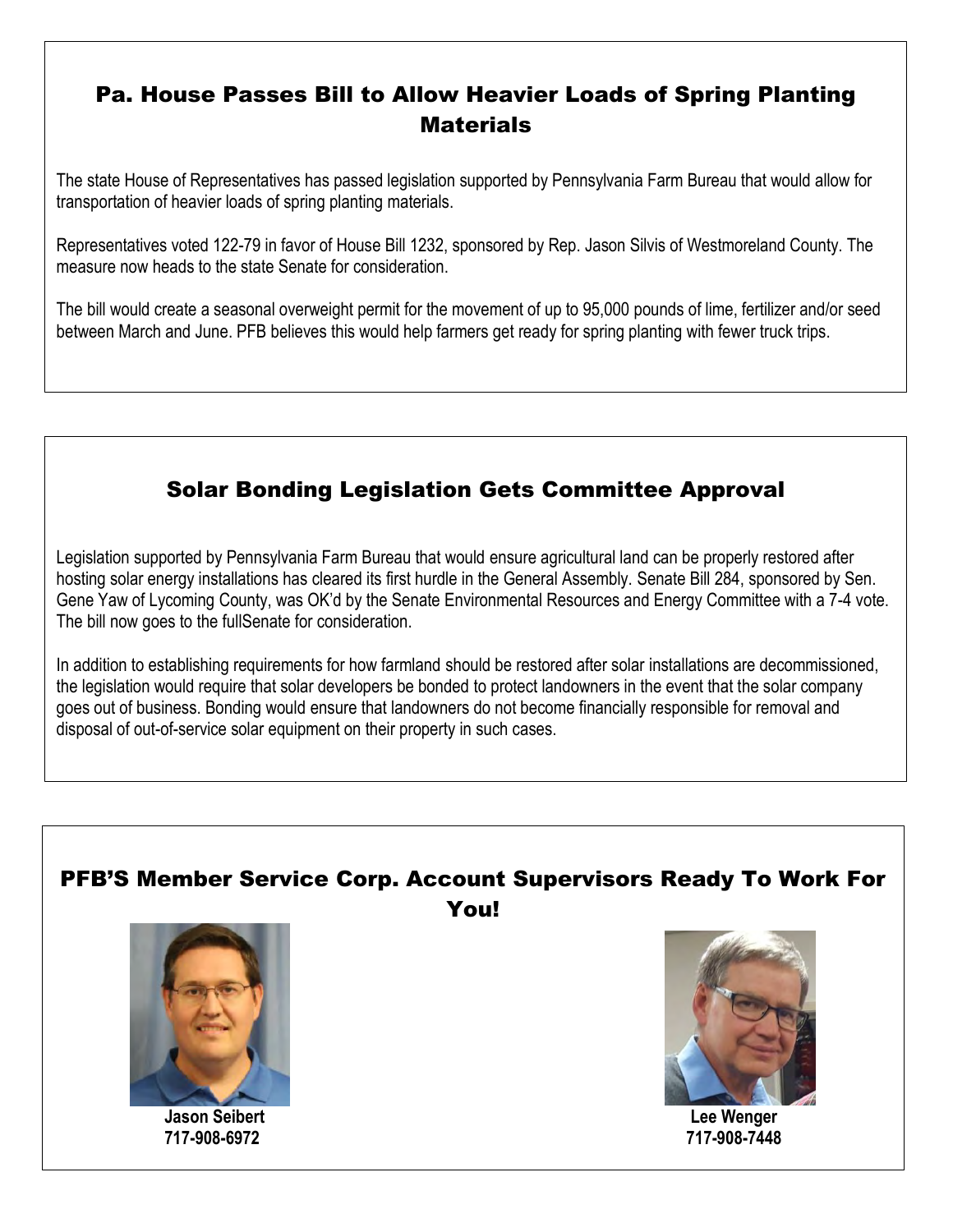| <b>Experience the value of belonging.</b><br><b>United &amp; Growing</b>                                                                                                                                                     |                                                                             |                                                                                               |                                                                                       | share of \$2.7 million in annual savings.<br>To redeem discounts, use the required codes, websites,<br>and/or phone numbers found by logging into the<br>Members Only website at www.pfbmembers.org.<br>Member Benefits are subject to change without notice.<br>Membership Does An Non-Refundable |  |                                                                                                                   |  |
|------------------------------------------------------------------------------------------------------------------------------------------------------------------------------------------------------------------------------|-----------------------------------------------------------------------------|-----------------------------------------------------------------------------------------------|---------------------------------------------------------------------------------------|----------------------------------------------------------------------------------------------------------------------------------------------------------------------------------------------------------------------------------------------------------------------------------------------------|--|-------------------------------------------------------------------------------------------------------------------|--|
| www.pfb.com/ford to download certificate                                                                                                                                                                                     | THE LINCOLN<br><b>MOTOR COMPANY</b>                                         | V NortonLifeLock                                                                              | Code: Farmbureau<br>1.800.LIFELOCK<br>MARRESCR COOL                                   | ScriptSave <sup>®</sup><br>WellRx                                                                                                                                                                                                                                                                  |  | Code: Group 946<br>www.scriptsave.com                                                                             |  |
| Most be a member for 30+ days; rebate not always stackable,<br>ylopp yorn anclusions may<br>Exclusive cash bonus toward the purchase or<br>lease of an eligible new vehicle. <sup>5</sup> 500 off Ford,<br>\$750 off Lincoln |                                                                             | <b>CHOICE</b>                                                                                 | Special Rote ID: 00209780<br>800.258.2847                                             | <b>ClearValue</b>                                                                                                                                                                                                                                                                                  |  | 1.888.497.7447<br>www.clearyakerhearing.com                                                                       |  |
|                                                                                                                                                                                                                              |                                                                             |                                                                                               |                                                                                       |                                                                                                                                                                                                                                                                                                    |  | 800.522.2375<br>www.pfb.com/freakthservices                                                                       |  |
| <b>JOHN DEERE</b>                                                                                                                                                                                                            | www.johndeene.com/farmbureau<br>Criy available at John Deere<br>destenhips. | WYNDHAM<br>HOTELS & RESORTS                                                                   | Corporate Rote: 8000002941<br>877.670.7088                                            | <b>WMSC BUSINESS SERVICES</b>                                                                                                                                                                                                                                                                      |  | 717.731.3517<br>www.micbusiness.net                                                                               |  |
| <b>GRAINGER</b>                                                                                                                                                                                                              | Accounts: 855488417<br>www.orzinger.com/lannibureau                         | ancaster <b>Farming</b>                                                                       | Renewals 10% off, Code: PAFB<br>New SID off, Code: PAFB39<br>www.lancasterfarming.com | PFB Legal<br>Service Plan-                                                                                                                                                                                                                                                                         |  | 717.232.5000                                                                                                      |  |
| jiffylube                                                                                                                                                                                                                    | Code: 11361045<br>National Fleet Discount                                   | <b>HORSELOVERZ</b>                                                                            | 1.800.8-SADDLE<br>Membership number required                                          |                                                                                                                                                                                                                                                                                                    |  | Nationwide <sup>®</sup> offers a variety                                                                          |  |
| SHERWAN-WILLIAMS                                                                                                                                                                                                             | Must show membership card<br>Exceptions may apply                           | <i>CASE III</i>                                                                               | www.pfb.com/caseh<br>to download certificate                                          | Nationwide <sup>®</sup>                                                                                                                                                                                                                                                                            |  | of insurance and financial<br>services to Farm Bureau<br>members including farm",<br>auto", home", pet", travel", |  |
| nrg                                                                                                                                                                                                                          | Code: PFB-7650-085<br>855.692.8330<br>MW.rrghomepower.com/PAFarm            | HA                                                                                            | www.cfb.com/cat.                                                                      | <b>I</b> an your rid                                                                                                                                                                                                                                                                               |  | powersports, commercial and<br>life insurance.<br>*Select discounts may apply.                                    |  |
| AmeriGas                                                                                                                                                                                                                     | www.amerigas.com<br>Contact your nearest dealer                             |                                                                                               | to download certificate                                                               | To learn more, contact your local Nationwide<br>agent or visit liationvide.com/pfb.                                                                                                                                                                                                                |  |                                                                                                                   |  |
| usiness<br>ovantage                                                                                                                                                                                                          | Code: 1586181PHL<br>www.StaplesAdvantage.com<br>Online purchases            | <b>THE FARM BUREAU BANK</b>                                                                   | www.farmbureaubank.com                                                                | AD&D Insurance: Group Accidental Death<br>& Dismemberment policy for each qualified<br>member in family. Immediate value \$1000.                                                                                                                                                                   |  |                                                                                                                   |  |
| <b>AVIS</b>                                                                                                                                                                                                                  | AWD Disc, Code: A298838<br>800.331.1212<br>MYM.BISS.com/paftz               | <b>IICD Offer Code Y775738</b><br><b>Budget</b><br>800.527.0700<br>dladimo.3sdod.sm/ustu      |                                                                                       | Annual increase \$300 for consecutive renewals<br>before January 1 each year to maximum \$3100<br>value. "Subject to policy terms and conditions.                                                                                                                                                  |  |                                                                                                                   |  |
|                                                                                                                                                                                                                              |                                                                             | 5% off advertising rates in PFB publications.<br>Contact advertising coordinator for details. |                                                                                       |                                                                                                                                                                                                                                                                                                    |  |                                                                                                                   |  |
| A.13 portion of ornual dues<br>covers o cost-year subscription<br>to a PFB publication. Former<br>members receive 11 issues of the                                                                                           | $F_{\rm OCUS}$                                                              | Pennsylvania                                                                                  |                                                                                       | Save even more with County Farm<br><b>Bureau Local Discounts!</b>                                                                                                                                                                                                                                  |  |                                                                                                                   |  |
| Country Focus newspaper and<br>"Iriarel of Farm Bureau" members<br>receive 4 issues of the quarterly<br>Pauli'rely PerintyNamia magazine.<br>Applicants subscting "larmer",                                                  | Stoy current on og issues<br>and Form Bureau news.                          |                                                                                               | Stories about farming,<br>food and destinations.                                      | For a complete list of discounts offered by<br>+375 locally-owned businesses in nearly<br>50 counties visit pfb.com/localdiscounts.                                                                                                                                                                |  |                                                                                                                   |  |
| port-firm former" or "ogribusiness"<br>noith : Application and main artists<br>are classified as "farmer" mem-                                                                                                               |                                                                             |                                                                                               | Pennsylvania                                                                          | Local discounts not offered in all counties.                                                                                                                                                                                                                                                       |  |                                                                                                                   |  |
| bers. Should no box be checked                                                                                                                                                                                               |                                                                             |                                                                                               |                                                                                       |                                                                                                                                                                                                                                                                                                    |  |                                                                                                                   |  |

#### **##** Pennsylvania Farm Bureau

510 S. 31st Street P.O. Box 8736<br>Camp Hill, PA 17001-8736<br>717.761.2740 www.pfb.com